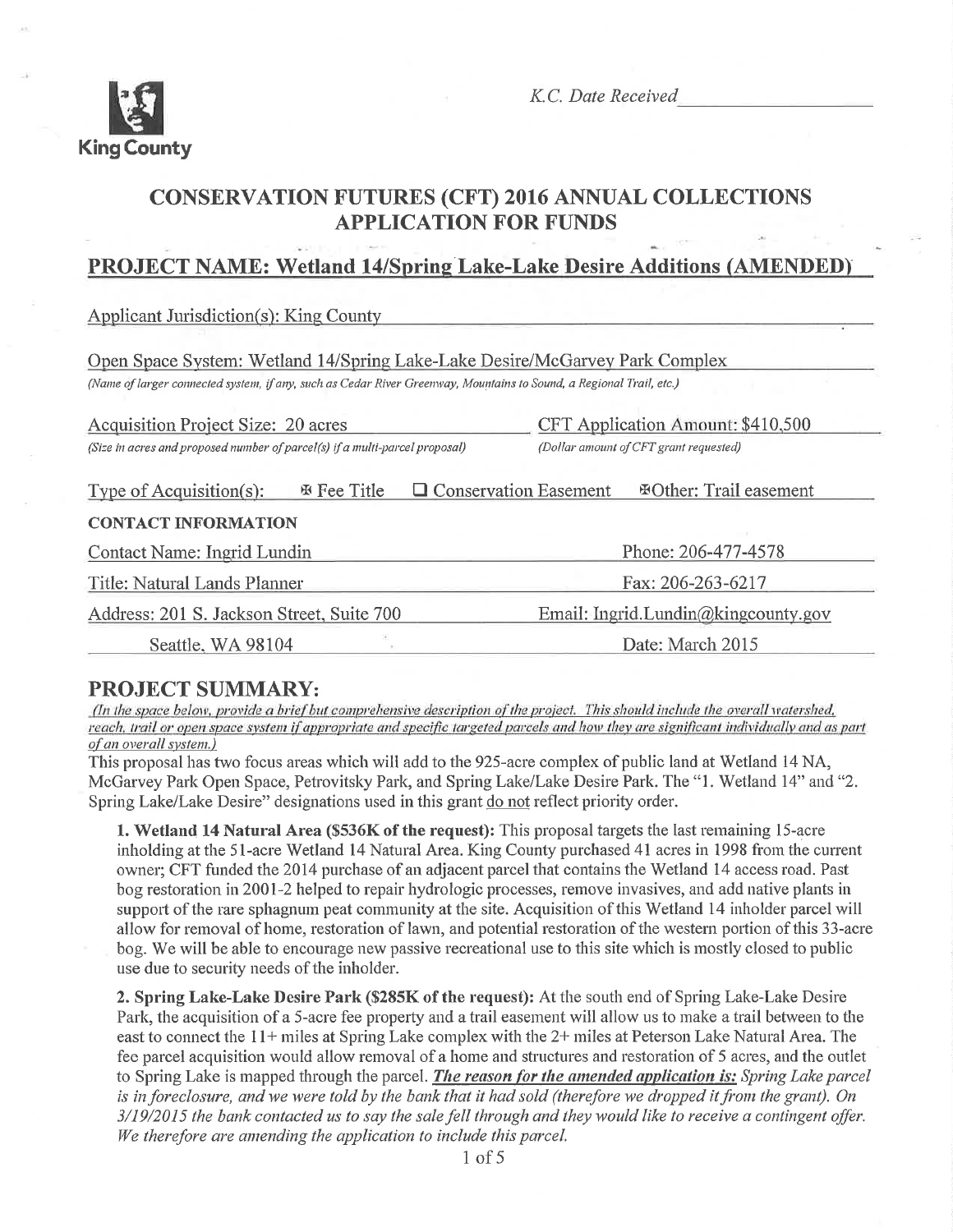### **1. OPEN SPACE RESOURCES**

Please review the attached evaluation criteria. For the proposed acquisition parcel(s), please mark those criteria that apply and thoroughly, yet succinctly, describe in the space below how the proposed acquisition satisfies each marked criteria. Please clearly describe how these criteria might be met at a landscape level, and how they apply to individual parcels. If restoration is part of the plan, please briefly describe the current condition and the hoped for restored condition that is the goal of the acquisition.

- **HA.** Wildlife habitat or rare plant reserve
- HΒ. Salmon habitat and aquatic resources

Community separator

田C. Scenic resources

⊕Đ.

- $\Box$  E. Historic/cultural resources
- $\Box$  F. Urban passive-use natural area/greenbelt
- **⊕G.** Park/open space or natural corridor addition
- **亚H.** Passive recreation opportunity/unmet needs

#### A. Wildlife habitat or rare plant reserve

1. Wetland 14 Natural Area contains a peat bog and headwaters for Lake Desire. The original peat bog was 33 acres, though mining impacted most of the site. A capital project restored the county-owned portion of the site in 2001-2002, repairing hydrologic processes, removing invasives, and adding native plants. The peat bog still has intact sphagnum peat plant communities relatively rare in the county (including hemlock, Labrador tea, cranberry, Sphagnum mosses). Wetland 14 is known to be used by great blue heron and migratory waterfowl. There may be potential for a mitigation reserves project here to restore this headwater wetland  $\&$  bog.

2. Spring Lake-Lake Desire The designated wildlife habitat network runs through Wetland 14 and Spring Lake-Lake Desire Park. Mammal use includes deer, coyote, river otter, and bear. A study at McGarvey Park Open Space identified nearly 80 bird species observed or expected to be observed at the site.

#### B. Salmon habitat and aquatic resources

**1. Wetland 14** is connected to Lake Desire via a fish-bearing stream and wetland complex (eventually, Peterson Creek) draining to the Cedar. Preserving forested headwaters helps maintain the integrity of the entire subbasin. Lake Desire is not expected to support salmon, but is thought to contain cut-throat trout.

2. Spring Lake-Lake Desire parcels contain the confluence where Spring Lake & Lake Desire stream outlets form Peterson Creek. Coho salmon spawning and rearing is mapped through this parcel (StreamNet). The 83acre Category 1 wetland at Spring Lake extends onto this site (which contains bog, scrub-shrub, forested & open water habitat types – Lower Cedar River Wetland #28 in King County Wetland inventory).

#### C. Scenic resources

1. Wetland 14 target parcel supports local scenic views of Wetland 14. There are a few locations at east and west side where trails could reach the wetland/lake and provide visitors with scenic views.

#### D. Community separator

1. Wetland 14 property has a function as a minor community separator, buffering the densely developed rural neighborhood to the northeast (1/2-acre parcels). The target parcel is zoned RA-2.5-SO; while there are sensitive area restrictions it may have the potential for more intensive development.

#### G. Park/open space or natural corridor addition

Both sites add to 925 acres of contiguous protected land in this area. The Wetland 14 acquisition allows removal of the home and full restoration of the wetland at the Lake Desire headwaters, and new trail access opportunity. The Spring Lake parcel will allow removal of a home, restoration, and trail linkages.

#### H. Passive recreation opportunity/unmet needs

1. Wetland 14 acquisition will allow us to invite the public to enter from the east or connect from western trails to enjoy a new trail system with beautiful wetland views, which will complement the adjacent 11+ miles of backcountry trails (currently the inholder's presence limits access). We can consider whether a parking area is needed on the eastern entry point or if road shoulder parking suffices. We can determine whether to decommission the road through the site or leave the road for maintenance and forest access purposes.

2. Spring Lake-Lake Desire acquisition presents a unique opportunity to have a single transaction link the 11+ miles of existing backcountry trails at Spring Lake Complex with the 2+ miles of trails at Peterson Lake. The panhandle extending to 196<sup>th</sup> Ave SE (located a bit south of the private road SE 196<sup>th</sup> Street) should be able to provide a legal trail route between the parks. A former road bed already links existing public trails to the north, to the site (trail creation and possibly a small bridge will be needed to formalize trail connections).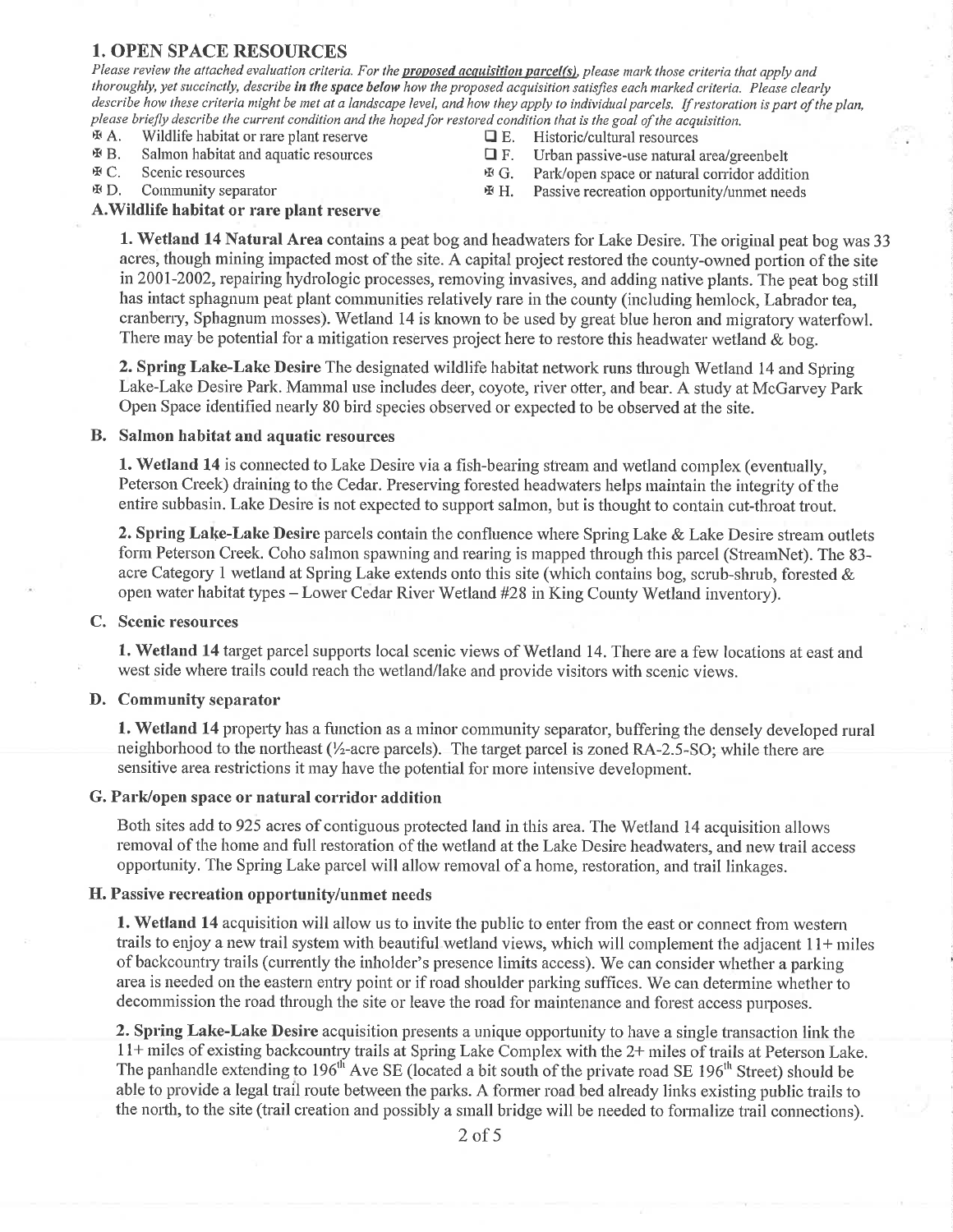#### 2. ADDITIONAL FACTORS

For the proposed acquisition parcel(s), please mark all criteria that apply and thoroughly, yet succinctly, describe in the space below how the proposed acquisition satisfies each marked criteria.

- $\Phi$  A. Educational/interpretive opportunity
- x B. Tlueat of loss of open space resources
- x C. Ownership complexity/willing seller(s)/ownership interest proposed
- $\Box$  D. Partnerships Describe any public or private partnerships that will enhance this project
- $\mathfrak{F}$  E. Is the property identified in an adopted park, open space, comprehensive, or community plan?
- $\Box$  F. Transferable. Development Credits (TDC) participation

#### A. EducationaUinterpretive opportunity

1. Wetland 14 Natural Area could provide signage and/or interpretive opportunity about bogs, wetlands, restoration, wildlife and bird habitat, or other conservation themes. It could also offer birding oppoftunity for youth/public.

#### B. Threat of loss of open spâce resources

1. Wetland 14 Natural Area This 1S-acre parcel is zoned RA-2.5-SO, so there could be potential for' subdivision and additional development at the site (within applicable sensitive area  $\&$  zoning restrictions – this is within a Wetland Management Area special district overlay which applies pervious service and native vegetation standards). The landowner has lived here for decades, and we wish to secure opportunity to purchase the land from a willing seller, and prevent sale to another landowner and inholder.

**2. Spring Lake-Lake Desire** This 5-acre parcel has a degraded, partially constructed home and outbuildings. Rather than serve as a residential property, this site and Peterson Creek corridor could be restored as open space. Restoration here would complement habitat restoration occurring on the Transfer of Development Rights-enrolled parcel to the north & west (the landowner works for King Conservation District); it is this landowner who will also sell us a trail easement as the second aspect of this grant proposal.

#### C. Ownership complexity/willing seller(s)/ownership interest proposed

1. Wetland 14 Natural Area The landowner has discussed sale of her property with King County for the past three years. She has had inquiries recently from other interested pafties, but would like to sell her property to King County in 2016 to achieve long-term protection of her land. We have retained funds from the 2013 grant to fund appraisal later in 2015 if our application for 2016 funds is successful.

2. Spring Lake-Lake Desire We tried since fall 2014 to work with the bank that owned this foreclosed property. They were unwilling to entertain a contingent offer and informed us in February that the property was under contract and it was no longer available (at which point we removed it from this application). On 3ll9l20l5 they contacted us and let us know that the sale had fallen through (likely due to the very degraded condition of the structures). The bank is now willing to entertain a contingent offer providing us time to secure funding in this grant round. We initiated title work on  $3/20/2015$  to issue a contingent offer as soon as possible. The trail easernent will be acquired frorn the willing landowner of the parcel to the north & west who already has a TDR easement on his site.

#### E. Is the property identifïed in an adopted park, open space, comprehensive, or community plan?

Acquisition and restoration of the entirety of Wetland 14 was a high priority for the Peterson Creek Subarea in the 1997 Cedar River Basin Plan. Key goals at the site were to acquire the entire wetland, restore habitat, restore water quality, protect remnant bog, and improve hydrologic buffering of downstrean areas.

Both the Comp Plan and the Park Plan contain policies that direct acquisition, planning, and stewardship of KC Parks. The acquisition of these parcels is consistent with the following policy direction:

- Prioritize acquisitions of land adjacent to or provide connection to existing public open space lands or that are inholdings (Park Plan Policy CIP-123)
- "Acquisitions of lands....that provide continuity or appropriate public access where it does not exist should be considered priority acquisitions, as should acquisition of land or easement that are adjacent to, or provide a connection between, existing public open space lands or that are in-holdings." (Park Plan Policy CIP-123)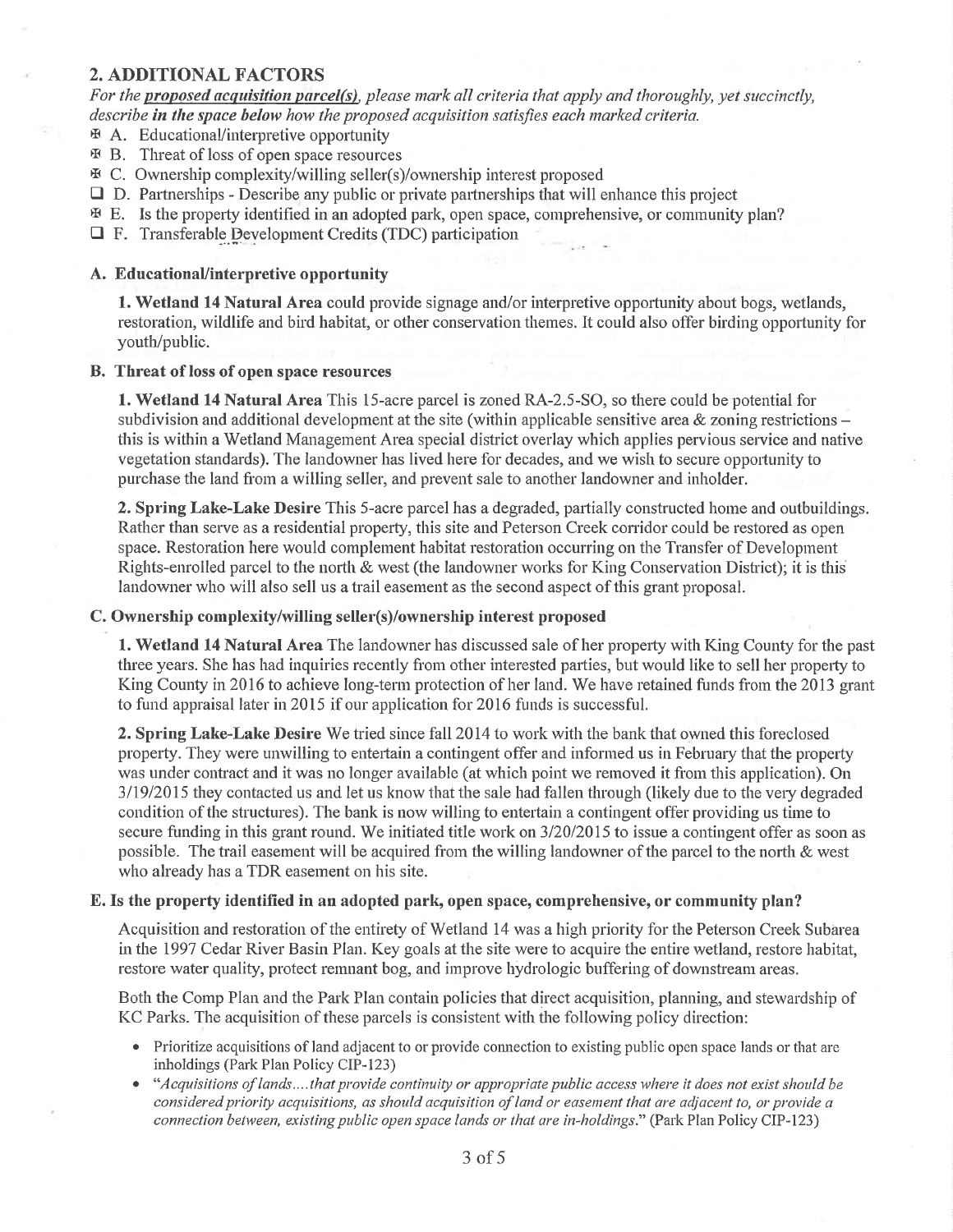### 3. STEWARDSHIP AND MAINTENANCE

How will the property be stewarded and maintained? Does the property lend itself to volunteer stewardship opportunities? How will ongoing stewardship and maintenance efforts be funded?

King County Parks' maintenance work would be funded with Parks Levy operating funds (funded 2014-2019 due to recent vote in August 2013).

Typical King County maintenance includes regular site inspections to identify and address any issues arising on site in regard to public health and safety, property encroachments, natural resource damage, infrastructure damage, trail condition, etc. If a parking area is developed on site, then inspections and maintenance are much higher in frequency to ensure appropriate use of the parking area.

We assess forest health at all King County Parks sites. It is possible that this is a site on which forest stewardship activities may occur if recommended by such an assessment.

Depending on opportunity and site plans, there may be capital or operating work on site which is eligible for specific trail or restoration grants, or for recreational amenity development with local stakeholder groups through Parks' Community Grants Program, or for restoration work through the volunteer program. The mitigation reserves program may be involved in restoration of the site if work is prioritized here.

## 4. PROJECT BUDGET

| 1) TOTAL CFT APPLICATION AMOUNT <sup>a</sup> | CFT: \$410,500        |
|----------------------------------------------|-----------------------|
| 2) TOTAL PEL APPLICATION AMOUNT <sup>b</sup> | <b>PEL: \$410,500</b> |

<sup>a</sup>Allowable CFT acquisition costs (Ordinance 14714): The disbursement of funds shall be made only for capital project expenditures that include costs of acquiring real property, including interests in real property, and the following costs: the cost of related relocation of eligible occupants, cost of appraisal, cost of appraisal review, costs of title insurance, closing costs, pro rata real estate taxes, recording fees, compensating tax, hazardous waste substances reports, directly related staff costs and related legal and administrative costs, but shall not include the cost of preparing applications for conservation futures funds.  $\mathcal{E}'$ King County projects only, if applicable.

#### Estimation of property value:

Briefly note how land values have been estimated (i.e., appraisal, property tax assessment, asking price, letter of value or other means).

1. Wetland 14 represents \$536K of the request:

We are planning for  $$530K$  property interest value  $+ $20K \csc ($550K \text{ total})$ . We retained \$14,000 from the 2013 funds that were awarded for work on this inholding, however the landowner wanted to wait until late 2015 to appraise het property to capture market recovery.

#### 2. Spring Lake represents \$285K of the request:

- a. 5-acre fee purchase: We are planning for \$250k property interest value + \$15K costs (\$265K total).
- b. Trail easement: We are planning for \$10K easement value  $+$  \$10K costs (\$20K total)

| PROJECT COSTS                                          | <b>ESTIMATED DOLLAR AMOUNT OR RANGE</b>     |  |
|--------------------------------------------------------|---------------------------------------------|--|
| Total property interest value                          | \$790,000                                   |  |
| Title and appraisal work                               | \$25,000                                    |  |
| Closing, fees, taxes                                   | \$5,000                                     |  |
| Relocation                                             |                                             |  |
| Hazardous waste reports                                | \$2,000                                     |  |
| Directly related staff, administration and legal costs | \$14,000                                    |  |
| <b>Total Project Costs (CFT and other funds)</b>       | \$836,000 (\$14K of this is already secured |  |
|                                                        | therefore request totals \$821,000)         |  |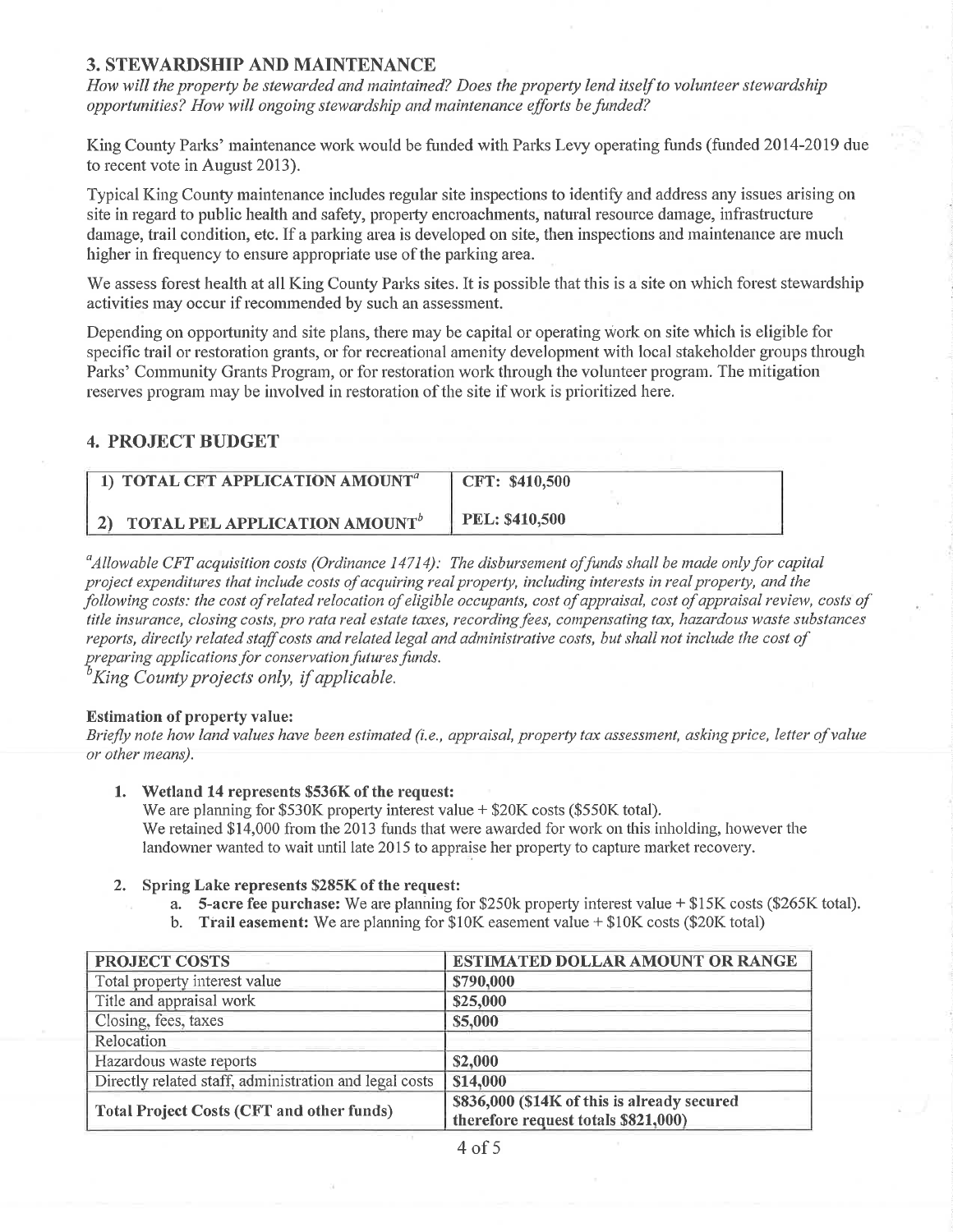| <b>MATCHING FUNDS: Existing Sources</b><br>(CFT can only provide a maximum of 50% of<br>anticipated project costs) | <b>DATE</b><br>(Expended or Committed) | <b>DOLLAR AMOUNT</b><br>(Expended or Committed) |
|--------------------------------------------------------------------------------------------------------------------|----------------------------------------|-------------------------------------------------|
| 1116951 Parks Levy Wetland 14                                                                                      | 2013                                   | \$7,000                                         |
| <b>Total CFT Funds Previously Received</b><br>This Project - 1116241 Wetland 14                                    | 2013                                   | \$7,000                                         |
| <b>Total Matching Funds and Past CFT Funds</b><br><b>Currently Identified</b>                                      |                                        |                                                 |
| <b>Unidentified Remaining Match Need</b>                                                                           |                                        |                                                 |

Unidentified remaining match need: What funds are anticipated and what is the time frame?

Please briefly discuss how the unidentified remaining match need above will be met.

## 5. IN-KIND CONTRIBUTIONS FROM PARTNERSHIPS

| <b>Brief Activity Description</b> | Dollar Value of<br>In-kind<br><b>Contribution</b> | <b>Status</b><br>(Completed or Proposed) | <b>Activity Date Range</b><br>(Completion Date or<br>Proposed Completion<br>Date) |
|-----------------------------------|---------------------------------------------------|------------------------------------------|-----------------------------------------------------------------------------------|
|                                   |                                                   |                                          |                                                                                   |
| <b>TOTAL</b>                      |                                                   |                                          |                                                                                   |

## 6. ATTACHED MAPS (*Two maps are now required: 1*) site map and 2) general location map; you may also include one additional map, aerial photo or site photo)

 $8\frac{1}{2} \times 11$ " maps are preferred, but  $11 \times 17$ " is acceptable if folded and hole-punched for insertion into a three-ring binder.

## **Site Map** that shows the following:

- Each parcel proposed for acquisition in yellow or distinct shading and an indication of any parcel proposed for less than fee simple acquisition, such as a conservation easement;
- Location of any proposed development to the site such as parking, trails or other facilities;  $\bullet$
- Location of any proposed site restoration;  $\bullet$
- Existing adjacent public (local, state or federal) parks or open spaces labeled and shown in dark  $\bullet$ green or distinct shading.

**Location Map** that shows the following:

- Other permanently protected open spaces (private, non-profit, institutional, etc.) shown in light green or distinct shading;
- Major water courses such as creeks, rivers, lakes or wetlands;  $\bullet$
- Major roads, arterial roads or regional trails.  $\bullet$
- Map scale: This map should show approximately a ten-mile radius around the proposed acquisition(s).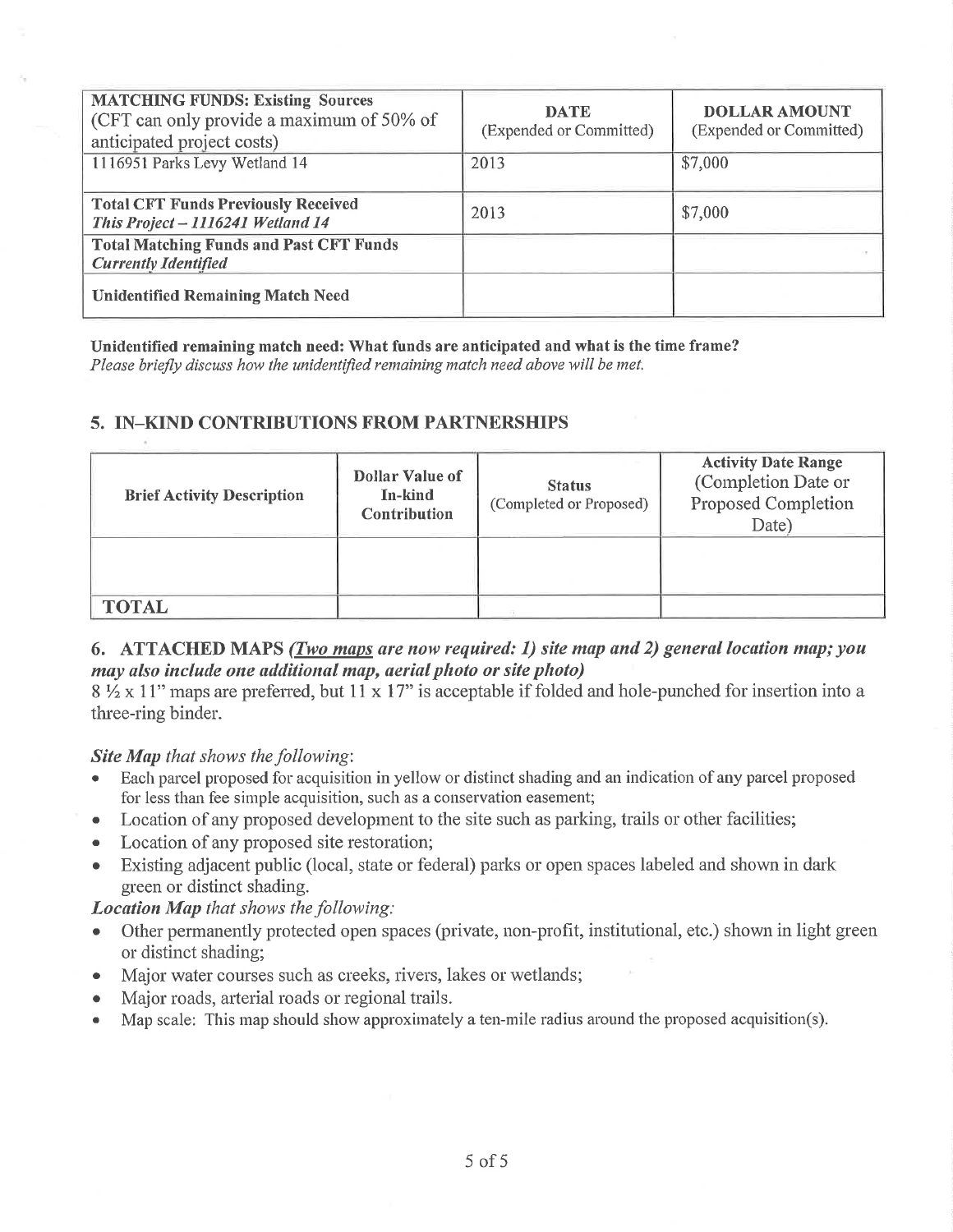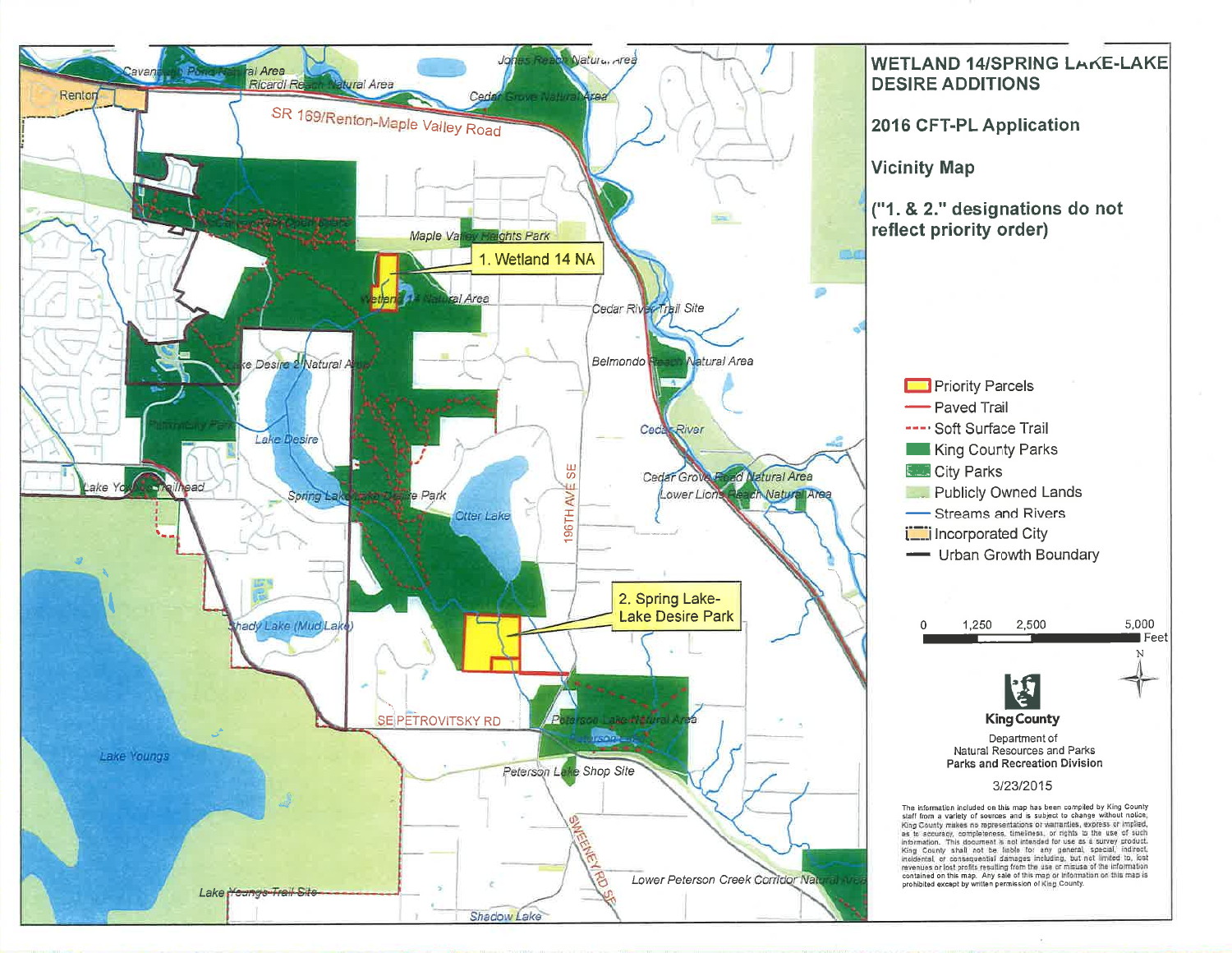

## **WETLAND 14/SPRING LAKE-LAKE DESIRE ADDITIONS**

2016 CFT-PL Application

Site Map - 1. Wetland 14 NA

**Priority Parcel** Past Wetland 14 Acqs **Publicly Owned Lands** King County Parks ---- Soft Surface Trail -Streams and Rivers **All Wetlands in King County** ... E All Wetlands in King County



The information included on this map has been compiled by King County<br>staff from a variety of sources and is subject to change without notice.<br>King County makes no representations or warranties, express or implied.<br>as to